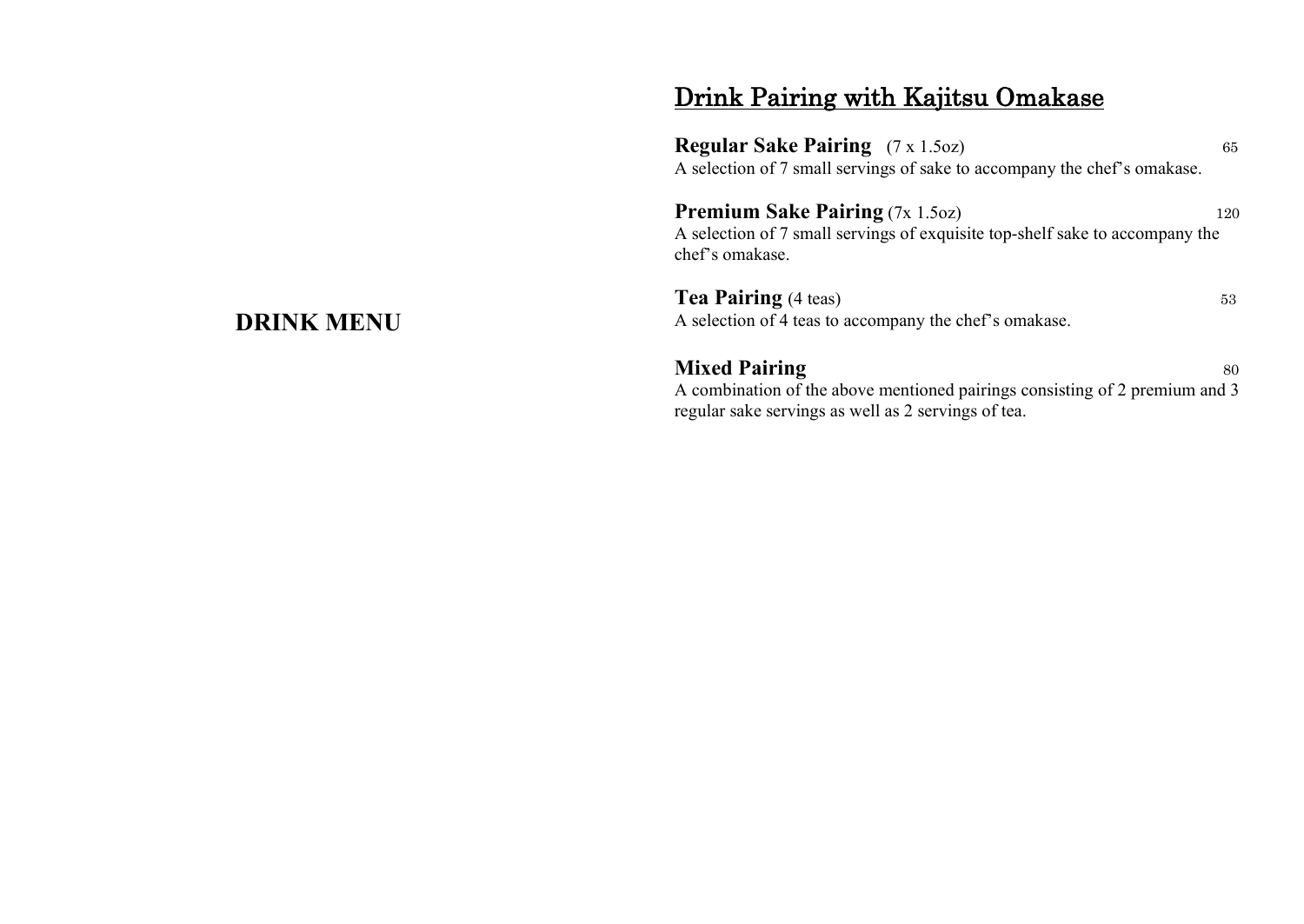

Served with pickled plum.

Ippodo Tea Co. is a Kyoto-based purveyor of premium Japanese green tea, founded almost 3 centuries ago. Their teas are of the finest class, cultivated in the lush fields of Kyoto and the surrounding area. This region is renowned for producing the highest quality of green tea in Japan, thanks largely to its mild, misty climate, mineral-rich soil and near-perfect balance of sunshine and rainfall.

(All of these teas, and more, are available for purchase at Ippodo's NY store at the 1st floor.)

| Iced Tea                                                                                | Glass |
|-----------------------------------------------------------------------------------------|-------|
| <b>Sparkling Matcha</b>                                                                 |       |
| 10<br>Rich matcha flavor with refreshing texture.                                       |       |
| <b>Sweetened Matcha Soda</b><br>Rich but refreshing matcha flavor with added sweetness. | 9     |
| Hoji Cha<br>Dark roasted green tea with a rich aroma and a light aftertaste.            | 6     |
| Mugi Cha<br>6<br>Caffeine free, a rich roasted barley flavor.                           |       |
| Tea Cocktails                                                                           |       |
| Hoji Cha Cocktail (Hot or Cold)                                                         |       |
| Tengumai Yamahai sake with hojicha.<br>Served with pickled plum.                        | 13    |
| Iribancha Cocktail (Hot or Cold)                                                        |       |
| Tengumai Yamahai Sake with iribancha.                                                   | 13    |

# Tea by the Pot

#### Gyokuro

Green tea savored slowly in small quantities, for a luxurious experience.

| Rimpo                                                   | 22 |
|---------------------------------------------------------|----|
| Medium-bodied, with some umami and a light astringency. |    |

Sencha

Japan's most popular tea, the right balance of sharpness and sweetness.

**Hosen** 13 Medium-bodied, nice balance of sharpness and sweetness, fresh aftertaste.

#### Bancha

A variety of teas with distinctive aroma and light aftertaste.

| Hoji Cha<br>Dark-roasted green tea with a rich aroma and a light aftertaste. | 10 |
|------------------------------------------------------------------------------|----|
| <b>Genmai Cha</b><br>Mixture of green tea and roasted brown rice.            |    |
| Mugi Cha                                                                     |    |

Caffeine free, a rich roasted barley flavor.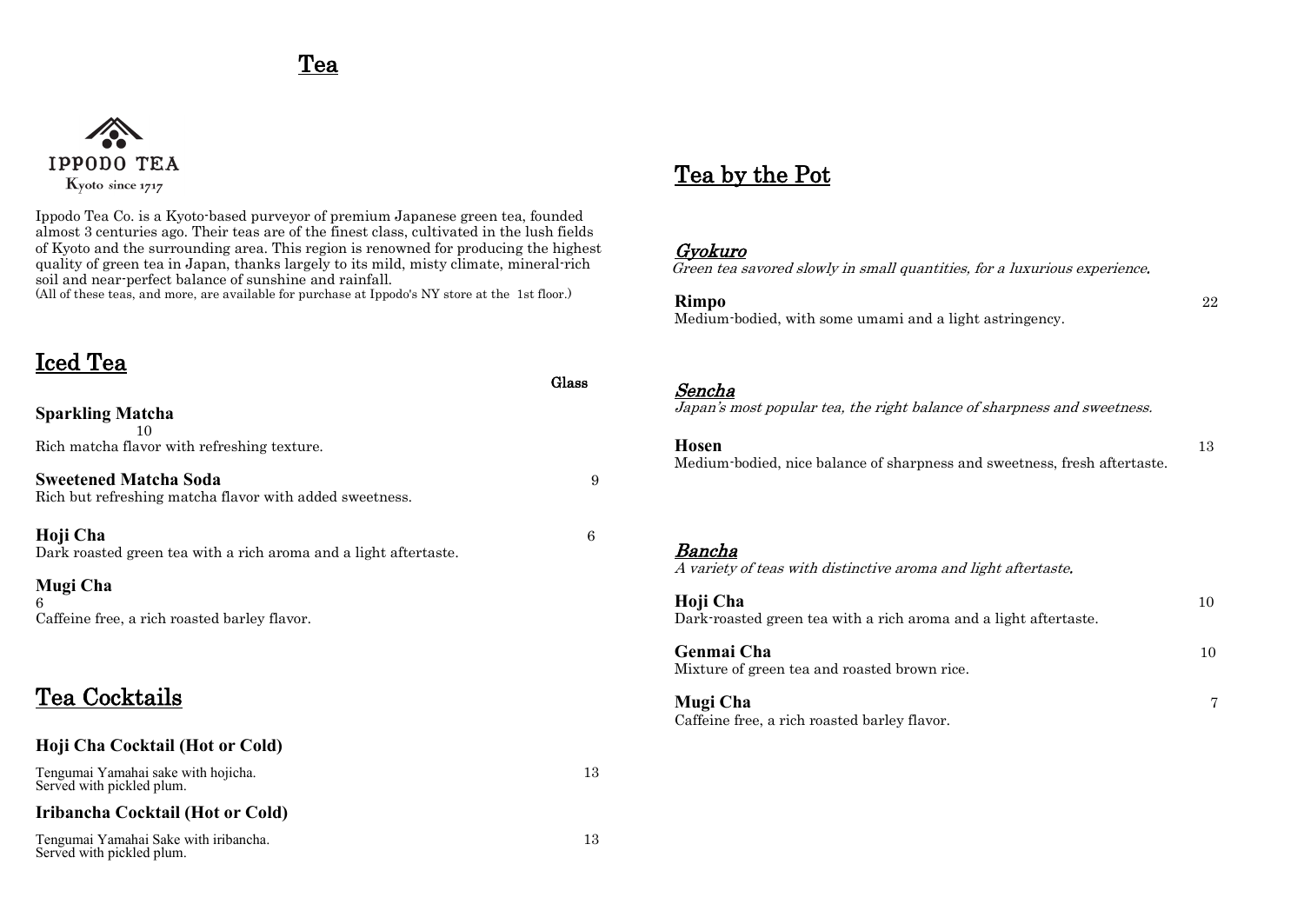## Sake

### Premium Bottle

#### **Heiwa Shuzou KID Muryozan 30 Junmai Daiginjo,** Wakayama 720ml 800

Heiwa Shuzou "KID" Muryozan 30 is the highest grade and best series of the KID sake lineup. Using Grade A Yamadanishiki from Hyogo and a milling rate of 30%, this rice requires a very sophisticated and delicate technique for every step in the brewing process. Layered, complex sake made with water from Koyasan.

#### **Myoka Rangyoku Junmai Daiginjo Kimoto,** Fukushima 720ml 800

Daishichi's ultimate sake, an undiluted free run drops brewed using the kimoto method. The Myoka Rangyoku title is only given to sake that achieved the highest level possible. Big and complex, this sake reaches perfection through a longer, more powerful process of maturation.

#### Junmai Daiginjo/ Daiginjo Glass/ Carafe / **Bottle**

#### **Tatenokawa Nakadori 18 Junmai Daiginjo,** Yamagata 720ml 42 / 84 / 245

Polished down to 18%, with a magnificent flavor, great aroma and complexity.

| Kuzuryu Junmai Daiginjo "Silk Dragon", Fukui 720ml<br>Well-balanced, svelte and smooth with notes of berries                                                             | 42 / 84 / 245 |
|--------------------------------------------------------------------------------------------------------------------------------------------------------------------------|---------------|
| Dassai 23 Junmai Daiginjo, Yamaguchi 720ml<br>220<br>Polished down to 23%, fruity aroma with an elegant taste with hints of brown sugar,                                 | 39/75/        |
| plums and some minerality.<br>Hoyo "Kura no Hana" Junmai Daiginjo, Miyagi 500ml<br>Surprisingly light and delicate, beautiful soft grape beginning with a refreshing low | 23/44/90      |
| acidity.<br>Hakkaisan Junmai Daiginjo, Niigata 720ml<br>82                                                                                                               | 15 / 28 /     |
|                                                                                                                                                                          |               |

Fruity aroma, mellow texture with crisp, clean and slightly dry finish.

# Junmai Ginjo / Ginjo Glass/Carafe/Bottle

| <b>Denshin Yuki Junmai Ginjo, Fukui 720ml</b>                                                       | 15/28/   |
|-----------------------------------------------------------------------------------------------------|----------|
| 82<br>Fragrant, dry finish and gentle with a refreshing taste.                                      |          |
| Kokuryu Junmai Ginjo "Black Dragon", Fukui 720ml Rich, well-balanced and clean with a lot of umami. | 17/32/95 |

#### Junmai / Honjozo Glass/Carafe/Bottle

| Kenbishi Mizuho Yamahai Junmai, Hyogo 720ml                                                                        | 18/35/ |
|--------------------------------------------------------------------------------------------------------------------|--------|
| 105<br>Earthy, grassy aroma. Full-bodied and rich taste with heavy texture and long finish.                        |        |
| <b>Oze no Yukidoke Junmai Ohkarakuchi, Gunma 720ml</b><br>70<br>Dry and full-bodied.                               | 13/24/ |
| Yoshino Sugi no Tarusake Yamahai J Omachi, Nara 720ml<br>70<br>Soft and elegant with nice umami and a long finish. | 13/24/ |
| Daishichi Kimoto Honjozo, Fukushima                                                                                | 12/22/ |
| Creamy and gentle richness resulting from the traditional kimoto brewing method.                                   |        |